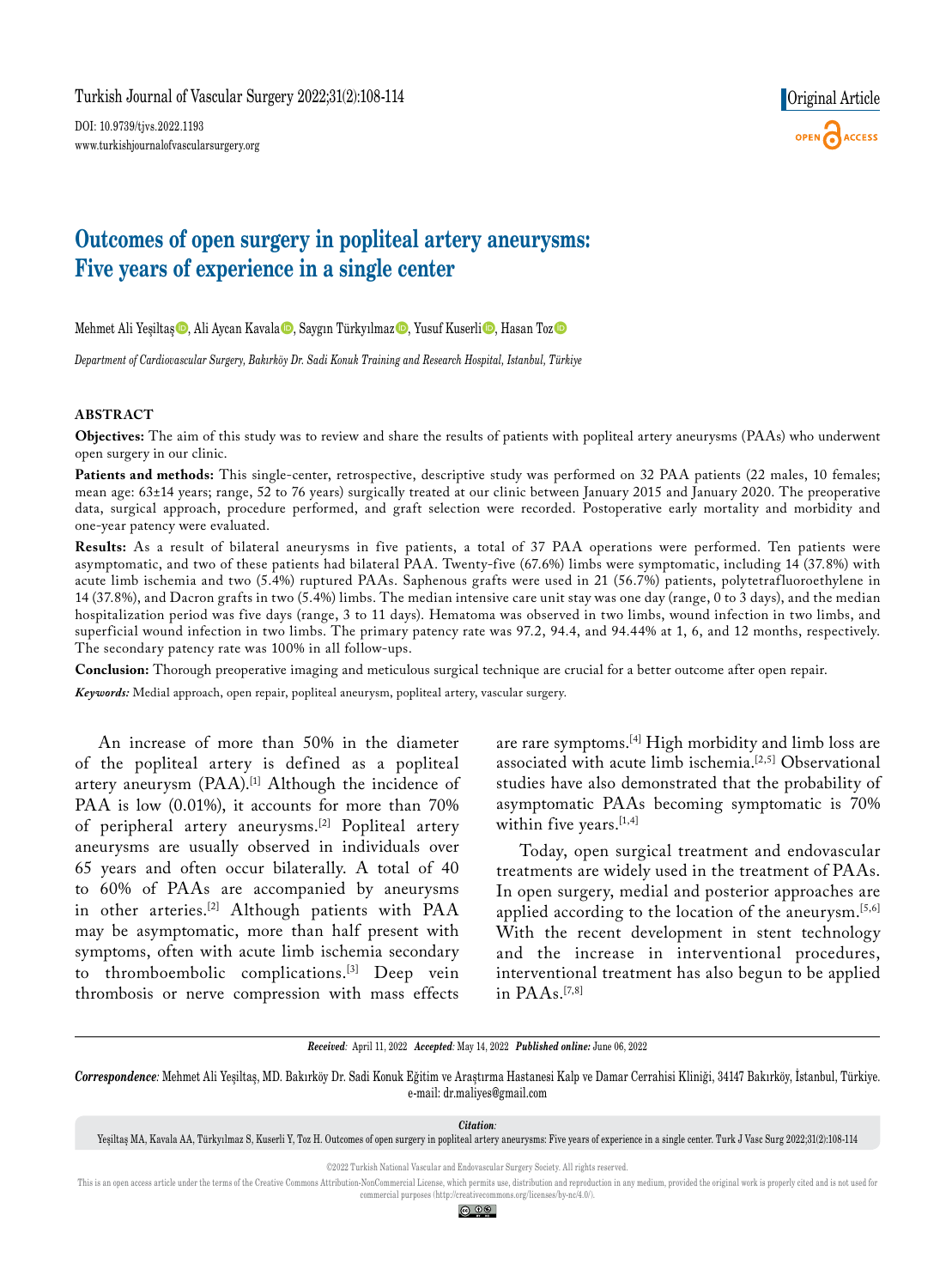There have been many studies on the diagnosis and treatment of PAA.[8-14] The mortality and morbidity rates in the surgical intervention of PAAs are admissible.<sup>[8,9]</sup> Certainly, the impact of the patient's history and the chosen surgical method on reintervention and adverse events should be considered in detail. The aim of this study was to review and share the results of patients with PAA who underwent open surgery in our clinic.

## **PATIENTS AND METHODS**

This single-center, retrospective, descriptive study was performed on 32 PAA patients (22 males, 10 females; mean age: 63±14 years; range, 52 to 76 years) surgically treated at the Bakırköy Dr. Sadi Konuk Training and Research Hospital between January 2015 and January 2020. The patients enrolled in the study underwent open surgery, and those who were operated on with a posterior approach were not included. All subjects were evaluated with computed tomography (CT) angiography. The patients were preoperatively evaluated with CT to plan the course of surgery, establish the size of the aneurysm, and choose the correct artery for the distal anastomosis.

The demographic data (age, sex, obesity, smoking, and additional illness), preoperative medications, and laboratory values of the subjects were collected (Table 1).

All patients were preoperatively evaluated with CT angiography. Preoperative arteriograms were reviewed, and the infrapopliteal arterial anatomy was classified according to the number of patent tibioperoneal vessels that were continuous from their origin to the ankle, ranging from 0 to 3. A popliteal artery diameter greater than 2 cm was considered an indication for treatment. Surgery was planned for symptomatic patients. In asymptomatic patients, surgery was indicated in patients with a popliteal artery diameter of >2 cm, rapid increase in the diameter in the six-month follow-up, or more than 50% thrombus in addition to the aneurysm. All elective patients were also evaluated with coronary angiography for coronary artery disease.

The admission symptoms of the patients, the dimensions of the preoperative aneurysm, and other accompanying aneurysms were evaluated. Computed tomography of the abdomen and lower extremities was routinely performed in all patients. However, when an aneurysm was detected, carotid and thoracic CT were

| Table 1. Demographic and preoperative data |                |      |                   |                 |
|--------------------------------------------|----------------|------|-------------------|-----------------|
|                                            | $\mathbf n$    | $\%$ | Mean±SD           | Min-Max         |
| All patients                               | 35             | 100  |                   |                 |
| Male                                       | 22             | 68.7 |                   |                 |
| Hypertension                               | 23             | 71.8 |                   |                 |
| Hyperlipidemia                             | 18             | 56.2 |                   |                 |
| Diabetes mellitus                          | 20             | 62.5 |                   |                 |
| Smoking                                    | 24             | 75   |                   |                 |
| Obesity $(>35 \text{ kg/m}^2)$             | 3              | 9.3  |                   |                 |
| Chronic kidney failure                     | $\overline{2}$ | 6.2  |                   |                 |
| Malignancy                                 | 1              | 3.1  |                   |                 |
| Atrial fibrillation                        | 3              | 9.3  |                   |                 |
| Chronic obstructive pulmonary disease      | 4              | 12.5 |                   |                 |
| Coronary artery disease                    | 6              | 18.7 |                   |                 |
| Behçet's syndrome                          | 4              | 12.5 |                   |                 |
| Age (year)                                 |                |      | $63 + 14$         | 52-76           |
| Hematocrit (%)                             |                |      | $34.7 + 4.8$      | 23.3-42.3       |
| Hemoglobin (g/dL)                          |                |      | $12.9 + 4.8$      | $6.2 - 14.5$    |
| Platelet (10%uL)                           |                |      | $285.6 \pm 137.1$ | 187.000-432.000 |
| Preoperative medication                    |                |      |                   |                 |
| Statin                                     | 13             | 40.6 |                   |                 |
| Antiagregan                                | 17             | 53.1 |                   |                 |
| Anticoagülan                               | 7              | 21.8 |                   |                 |
| Antihypertansive                           | 24             | 75   |                   |                 |
| Beta blockers                              | 19             | 59.3 |                   |                 |
|                                            |                |      |                   |                 |

SD: Standard deviation.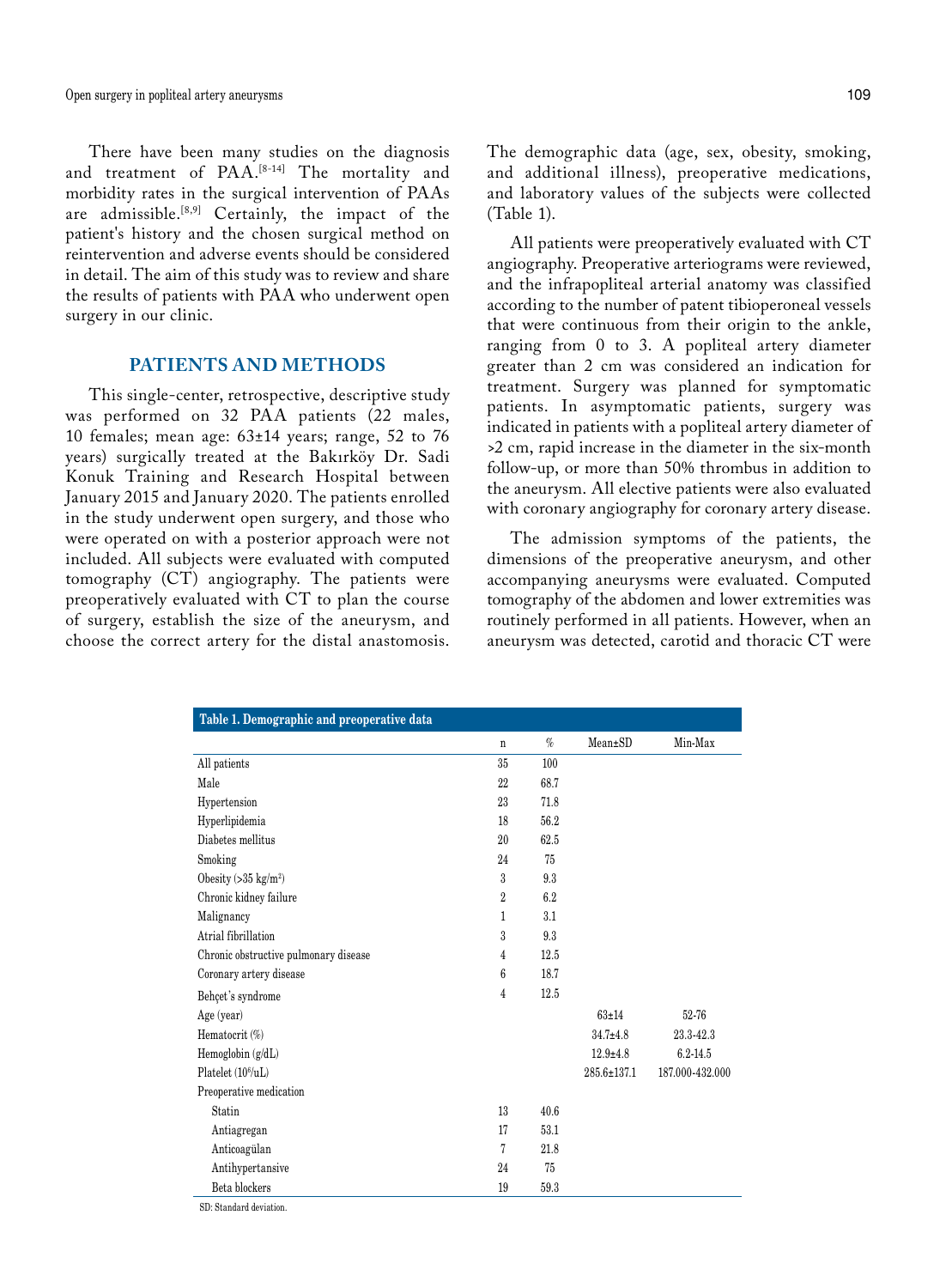also performed. Stenosis or occlusion during follow-up was considered as the endpoint. The preoperative surgical approach, procedure performed, and graft selection were recorded. Postoperative early mortality and morbidity and one-year patency were evaluated.

### **Surgical approach**

In consultation with the anesthesia clinic, spinal anesthesia was applied to the patients who were deemed suitable. Unsuitable patients were operated on under general anesthesia. The medial approach was applied to all patients. The popliteal artery was explored up to the normal diameter at both the distal and proximal ends. Intravenous heparin was administered before clamping to the proximal and distal ends. The aneurysm sac was removed in all patients. Embolectomy/thrombectomy was routinely performed in all operated patients for mural thrombus or intraoperatively for thrombus or distal embolism. The vena saphena magna graft was chosen primarily. If the great saphenous vein (GSV) diameter was appropriate in the distal region in the evaluation by USG, that region was preferred to avoid infection as it is close to the genital area. The fact that the proximal part of the GSV is in deeper adipose tissue has directed us to the distal of the GSV if it was appropriate in terms of diameter compatibility. All autologous vein grafts used were GSV. While deciding on the use of autologous veins, the compatibility of the proximal and distal popliteal artery with the vessel diameter was checked. These were not used if the patient had varicose patches due to existing chronic venous disease, intimal hyperplasia due to a condition such as thrombophlebitis, or a fibrotic appearance. A ringed synthetic graft was used. End-to-end anastomosis was performed with 6-0 Prolene sutures. The procedure was terminated by placing a drain to prevent hematoma and monitor bleeding. Low-molecular-weight heparin was applied for five days after the operation. Acetylsalicylic acid + 75 mg/day clopidogrel (100 mg/day in total) was given orally. Anticoagulants (international normalized ratio: 2.0-2.5) and 100 mg/day acetylsalicylic acid were administered to patients using anticoagulants for other indications (atrial fibrillation and deep vein thrombosis).

#### **Follow-up**

After the procedure, the patients were followed up for wound infection and hematoma. Hematoma was defined as the need for aspiration or drainage. Wound infection was defined as the discharge from the incision or the growth of a sample taken from the tissue in culture. Patients were examined for routine control at the first, sixth, and  $12<sup>th</sup>$  months after the procedure. Graft patency was inspected with Doppler USG instead of CT to avoid contrast exposure. Graft patency evaluation was based on its diameter. Patients with symptoms or occluded grafts were evaluated with CT and operated on again.

#### **Statistical analysis**

Statistical analysis was performed using the IBM SPSS version 21.0 software (IBM Corp., Armonk, NY, USA). Continuous variables are expressed as the mean ± standard deviation or median (min-max), while categorical variables are expressed as numbers and percentages. A  $p$  value of <0.05 was considered statistically significant.

#### **RESULTS**

As a result of bilateral aneurysms in five patients, a total of 37 PAA operations were performed. While the mean hematocrit value of all patients was 34.7±4.8, it was 24.1±8.5 in patients with ruptured PAA due to bleeding. Concomitant diseases, preoperative laboratory values of all patients, and the drugs they used are listed in Table 1.

Ten patients were diagnosed as asymptomatic, and two of these patients had bilateral PAA. The other 25 (67.6%) limbs were symptomatic, including 14 (37.8%) with acute limb ischemia and two (5.4%) ruptured PAAs. Among these, one (2.7%) limb suffered complete motor loss and foot drop. One of our two ruptured PAA patients had a history of substance abuse, and the other was due to trauma. Both of these were true aneurysms. Popliteal artery aneurysms progressed asymptomatically in both patients until ruptured. Anterior tibial artery, posterior tibial artery, and peroneal artery embolisms were not observed in any of our patients. Of the two patients with more than 50% thrombus, one had deep vein thrombosis, and the other had neurological compression symptoms.

The dimensions of the popliteal aneurysm were 3 to 4 cm in CT angiography images of 18 (48.6%) patients. Tibial vessel runoff was in good condition in 24 (64.8%) patients. Concomitant aneurysms are listed in Table 2.

General anesthesia was performed in 20 (62.5%) patients, and spinal anesthesia was performed in 12 (37.5%) patients. Saphenous grafts were used in 21 (56.7%) patients, polytetrafluoroethylene (PTFE) in 14 (37.8%), and Dacron grafts in two (5.4%) patients. One (3.12%) patient, who underwent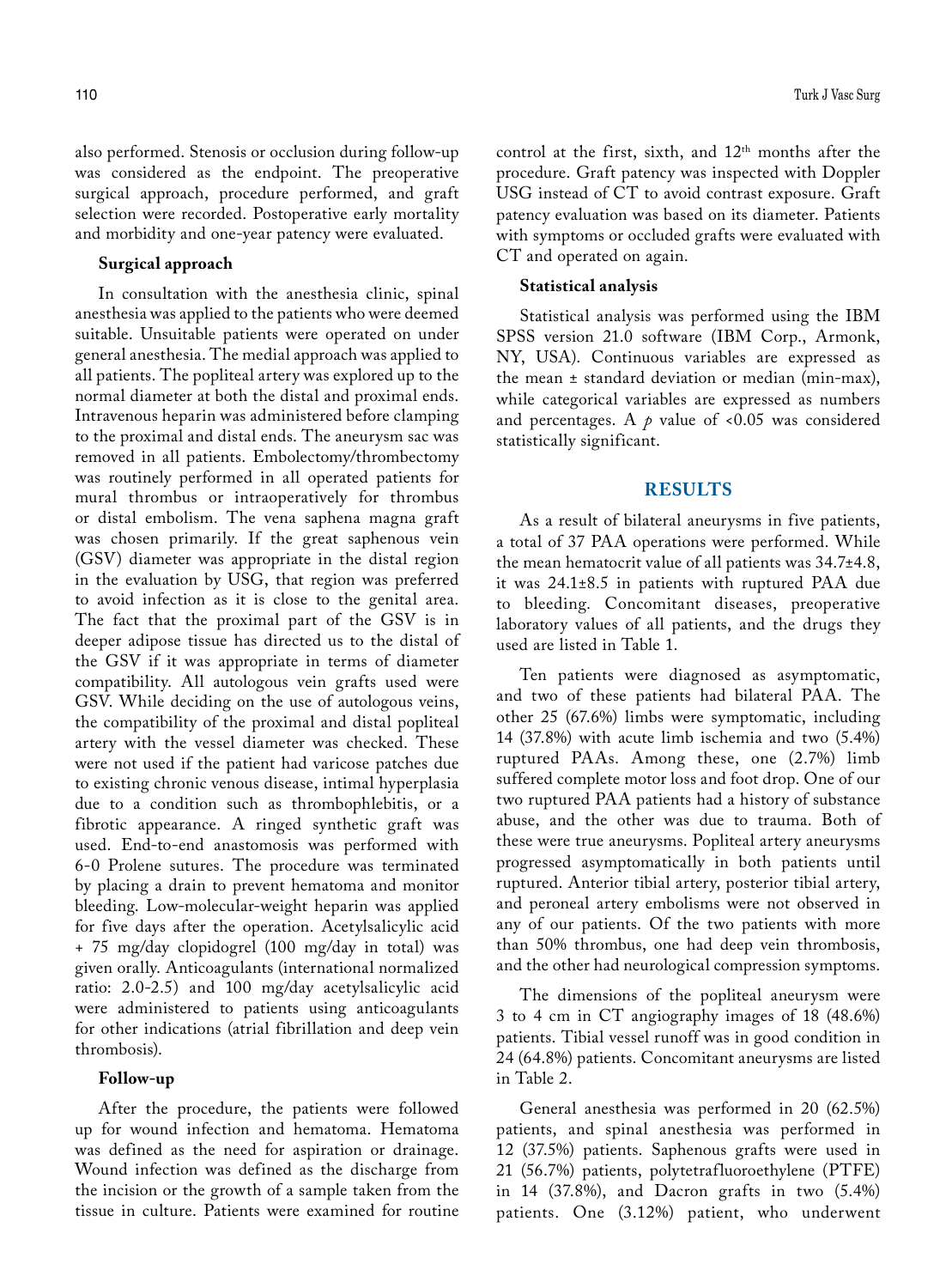emergency surgery for a ruptured popliteal artery aneurysm, died due to perioperative myocardial infarction. Two of the patients with symptomatic PAA also had angina at the time of admission to the hospital. Coronary arteriography was performed and percutaneous transluminal coronary angioplasty was applied. Numbness developed below the knee in three patients who underwent surgery for PAA, and the numbness symptoms in two patients had completely resolved at the six-month follow-up. In one patient, numbness symptoms decreased during the one-year follow-up. In one patient with ruptured PAA who underwent urgent surgery, compartment syndrome developed due to reperfusion injury, and distal perfusion was impaired. Therefore, fasciotomy was performed on the first postoperative day and closed on the seventh postoperative day. Thrombectomy was performed on a PTFE graft in one patient due to early thrombosis on the third postoperative day. The patient who underwent thrombectomy on the third day also had Behçet's disease. The median intensive care unit stay was one day (range, 0 to 3 days), and the median hospitalization period was five days (range, 3 to 11 days). Postoperative complications are listed in Table 3.

| Table 2. Preoperative imaging data and other accompanying arterial<br>aneurysms |          |          |        |             |
|---------------------------------------------------------------------------------|----------|----------|--------|-------------|
|                                                                                 | n        | $\%$     | Median | Min-Max     |
| All aneurysmatic limbs                                                          | 37       | 100      |        |             |
| Computed tomography (diameter)                                                  |          |          |        |             |
| $<$ 2 cm                                                                        | $\theta$ | $\theta$ |        |             |
| $<$ 2 cm $\times$ $<$ 3 cm                                                      | 12       | 32.4     |        |             |
| $<$ 3 cm $\times$ <4 cm                                                         | 18       | 48.6     |        |             |
| $>4 \text{ cm}$                                                                 | 7        | 18.9     |        |             |
| Computed tomography (length), cm                                                |          |          | 4.57   | $3.2 - 6.6$ |
| Patent tibial vessels                                                           |          |          |        |             |
| Insufficient (0-1 vessel)                                                       | 13       | 35.1     |        |             |
| Sufficent (2-3 vessels)                                                         | 24       | 64.8     |        |             |
| Associated aneurysm                                                             |          |          |        |             |
| Popliteal artery (contralateral)                                                | 5        | 15.6     |        |             |
| Femoral artery                                                                  | 4        | 12.5     |        |             |
| Bilateral                                                                       | 3        | 9.3      |        |             |
| Unilateral                                                                      | 1        | 3.1      |        |             |
| Iliac artery                                                                    |          |          |        |             |
| Common iliac artery                                                             | 4        | 12       |        |             |
| Internal iliac artery                                                           | 1        | 3.1      |        |             |
| External iliac artery                                                           | 3        | 9.3      |        |             |
| Abdominal aorta                                                                 | 7        | 21.8     |        |             |
| Infrarenal                                                                      | 6        | 18.7     |        |             |
| Suprarenal                                                                      | 1        | 3.1      |        |             |
| Thoracic aorta                                                                  | 1        | 3.1      |        |             |
| Carotis artery                                                                  | 1        | 3.1      |        |             |

During the one-year follow-up period, all patients' controls were performed with Doppler USG. No stenosis was observed in the first month. One patient presented with acute arterial ischemia at five months. This patient had a PTFE graft, and a thrombectomy was urgently performed on the graft. The patient did not comply with the medical treatment, and the only outflow artery was the anterior tibial artery. Clinical improvement was achieved in all symptomatic patients. No stenosis was detected in any of the patients at the one-month follow-up. In the routine follow-up at the sixth month, stenosis of <50% was observed in two patients with PTFE grafts. In the one-year follow-up, stenosis of <50% was observed in three patients. Primary and secondary patency rates are given in Table 4.

| Table 3. Postoperative complications and hospital stay |                |          |        |         |
|--------------------------------------------------------|----------------|----------|--------|---------|
|                                                        | n              | $\%$     | Median | Min-Max |
| Cardiac                                                | 5              | 15.6     |        |         |
| Arrest.                                                | 1              | 3.1      |        |         |
| Myocardial infartion                                   | $\overline{2}$ | 6.2      |        |         |
| Arrhythmia                                             | $\overline{2}$ | 6.2      |        |         |
| Pulmonary                                              | 1              | 3.1      |        |         |
| Acute kidney failure                                   | 1              | 3.1      |        |         |
| Early thrombosis                                       | 1              | 2.7      |        |         |
| Nerve damage                                           | 3              | 8.1      |        |         |
| Motor                                                  | $\theta$       | $\theta$ |        |         |
| Sensory                                                | 3              | 8.1      |        |         |
| Deep vein thrombosis                                   | $\theta$       | $\theta$ |        |         |
| Fasciotomy                                             | 1              | 2.7      |        |         |
| Hematoma                                               | $\overline{2}$ | 5.4      |        |         |
| Wound infection                                        | $\overline{2}$ | 5.4      |        |         |
| Lymphatic drainage                                     | 0              | $\theta$ |        |         |
| Wound maceration                                       | $\overline{2}$ | 5.4      |        |         |
| Mortality                                              | 1              | 3.1      |        |         |
| Intensive care stay (day)                              |                |          | 1      | $0 - 3$ |
| Hospital stay (day)                                    |                |          | 5      | $3-11$  |

| <b>Table 4. Patency rates</b> |          |      |
|-------------------------------|----------|------|
|                               | n        | $\%$ |
| Reintervention                | 2        | 5.4  |
| Amputation                    | $\theta$ | 0    |
| 1 month primer patency        | 35       | 97.2 |
| 6 months primer patency       | 34       | 94.4 |
| 1 year primer patency         | 34       | 94.4 |
| 1 month seconder patency      | 2        | 100  |
| 6 months seconder patency     | 2        | 100  |
| 1 year seconder patency       | 2        | 100  |
|                               |          |      |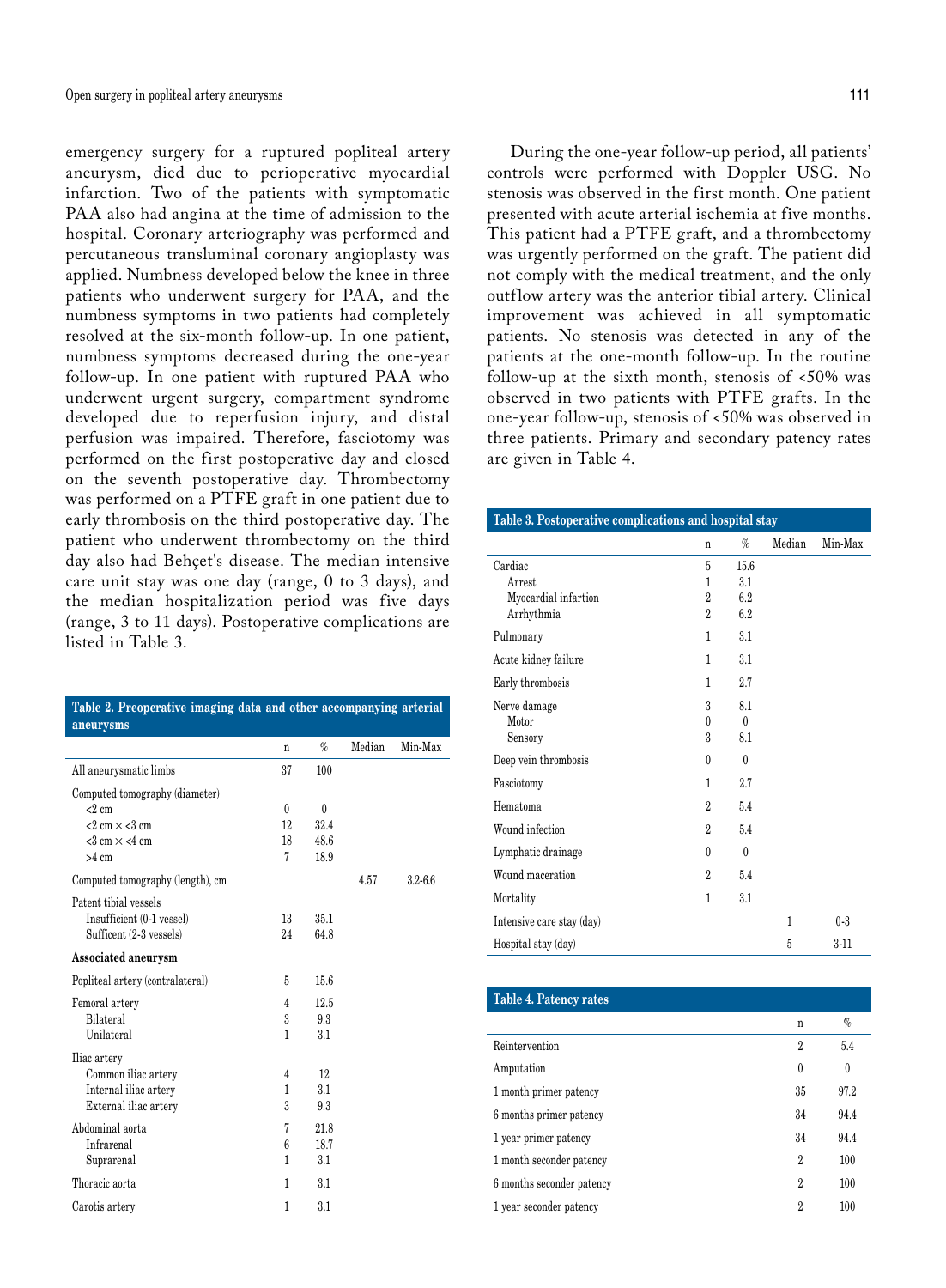## **DISCUSSION**

A popliteal artery aneurysm is defined as a popliteal artery diameter of >2 cm or greater than 50% thrombus in the lumen.<sup>[5-14]</sup> These patients may be asymptomatic. Popliteal artery aneurysm can be diagnosed during the investigation of a pulsatile mass behind the knee or other knee joint pathologies encountered during physical examination. In addition, in the presence of aneurysms in another region, PAA may lead clinicians to investigate accompanying aneurysms.[6]

If there are possible risk factors in asymptomatic patients, they should be intervened before they become symptomatic. When PAA becomes symptomatic, it requires immediate intervention. There are significant differences between the morbidity rates of patients presenting with ruptured PAA and patients who are operated on electively.[3,10]

In addition to the surgical approach for open surgery, the application of different surgical bypass methods may also yield different results in the treatment of PAA. Medial and posterior approaches are common. In our clinical experience, it is more appropriate to completely remove the aneurysm sac to reduce compression symptoms. Furthermore, we believe that if the aneurysm sac extends distal to the superficial femoral artery, it is more accessible with the medial approach. Moreover, it is easier for the surgeon to obtain GSV conduit ipsilaterally. After the PAA is explored, graft interposition is applied without removing the aneurysm sac (inline). Another surgical technique is to perform an end-to-end anastomosis after completely removing the aneurysm sac, bypass can be performed after the aneurysm sac is ligated, and finally, the aneurysm sac can be closed on the graft after the aneurysm sac is opened and the graft is placed.<sup>[6,16,17]</sup> In another study, after the proximal and distal ends of the PAA were ligated, 65 patients who underwent bypass were followed for three years, and residual flow was observed in the aneurysm sac of five (8%) patients, while in one patient (1.5%), the aneurysm sac became enlarged and required reintervention.[18] The annual patency rate was found to be 90% in these 65 patients. The follow-up results of patients who underwent aneurysmectomy and ligation were compared, and there was no difference in primary patency at the end of the first and fifth years.[18] In our study, a complete aneurysmectomy was performed in all patients, and the one-year patency rate was 94.44%. We do not prefer surgical techniques where the aneurysm is partially removed in our clinic as

the remaining sac may be filled with other lateral branches, carries a risk of rupture, and may cause nerve compression or deep vein thrombosis due to mass effect. Being aware of the anatomical neighborhood of the aneurysmatic sac is crucial in obtaining good results after complete removal. It can injure adjacent structures, such as veins and nerves. Most surgeons consider another disadvantage of our technique is that it takes relatively longer time for reperfusion compared to aneurysm exclusion and bypass, particularly in patients with acute limb ischemia. Therefore, our priority has always been the rapid implementation of the bypass. We found it appropriate to perform a bypass first and then clean the aneurysm sac in the appropriate patient. Consequently, possible nerve damage should be avoided by paying attention to the neighboring structures. No motor nerve damage was observed in our study.

In the study of Ravn et al.,<sup>[6]</sup> in which 717 PAA operations were examined, 510 patients were operated on electively, and a medial approach was applied to 621 patients. Graft interposition was applied in 163 patients, and bypass was applied to the remaining 497 patients. After graft interposition, the aneurysm sac was closed on the graft in 21 patients who were operated on with a posterior approach. No difference was observed in the one-year follow-up with other methods. At the 30-day follow-up after the surgery, there was no difference in terms of local symptoms, wound infection, or hematoma in 60 patients who underwent surgery with the posterior approach and 615 patients who underwent surgery with the medial approach. Considering the one-month patency, anastomoses with vein grafts were performed in over 90%. The patency rate of anastomoses made with prosthetic grafts was 86% (p=0.016). At the one-year follow-up, the patency rate of grafts made with the prosthetic vein decreased to 72%, while that of grafts made with the saphenous vein decreased to 90% (p<0.01). At the end of one year, 17 patients required amputation. A statistically significant correlation was found between amputation, age, and prosthetic graft in the first 30 days. In our study, the medial approach was applied to all patients, and 12 patients underwent elective surgery. The aneurysm sac was removed, and interposition was applied in all patients. Vein grafts were used in 56.75% of the patients. The one-month patency rate was 97.2%, and the one-year rate was 94.4%. Again, no amputation was observed in any of the patients during the one-year follow-up. In the study of Ravn et al.,<sup>[6]</sup> the main reason for the high number of amputations was considered to be the late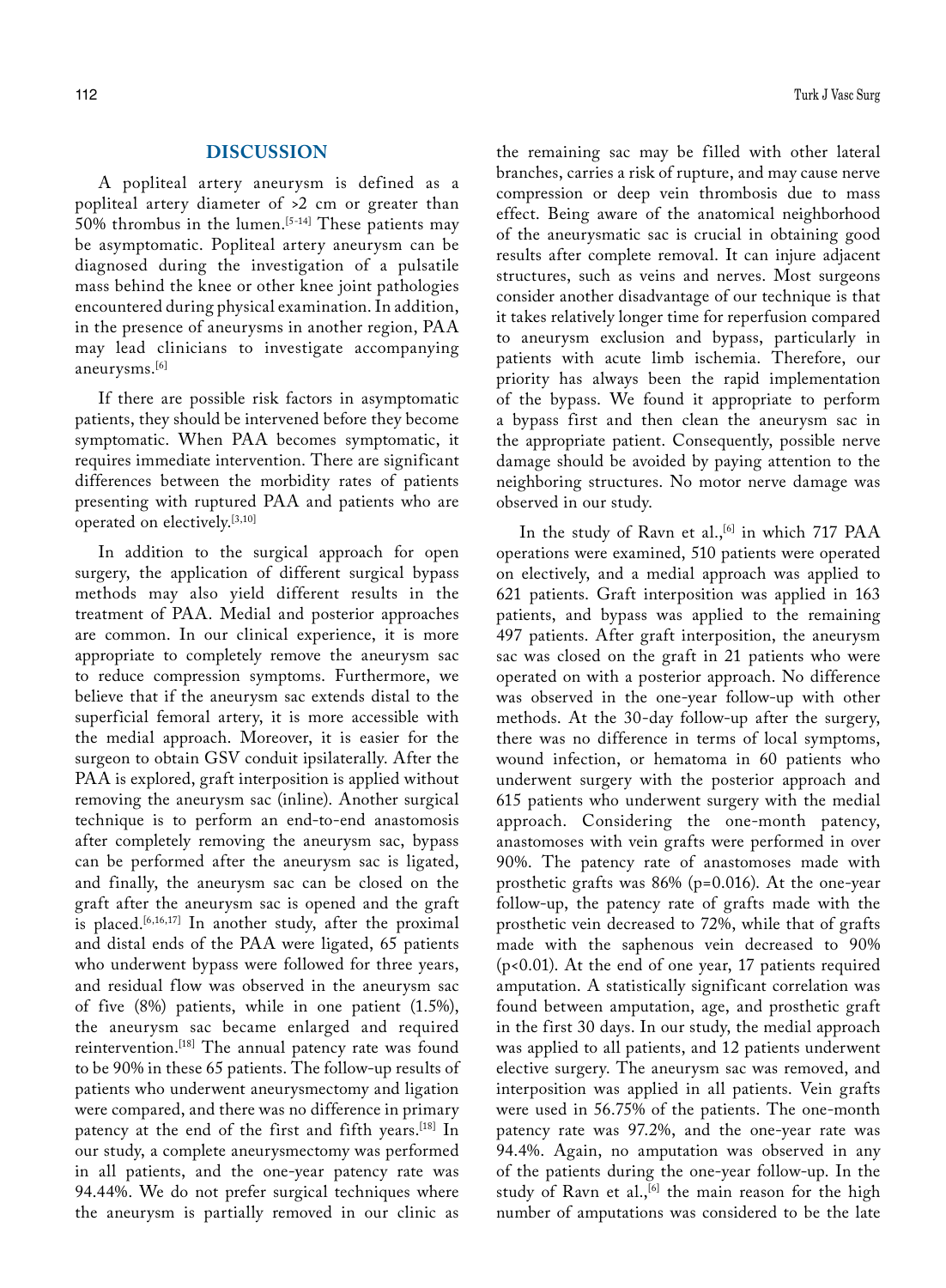treatment of the patients. Therefore, early surgical intervention should be performed on every patient who is symptomatic. Patients presenting with acute leg ischemia should be operated on urgently.

In recent years, there has been a trend toward endovascular surgery with the developing technology. Endovascular treatment is widely used in atherosclerosis and aneurysms.[7-9] There are several studies comparing the endovascular treatment of popliteal artery aneurysm with open popliteal artery aneurysm repair.[10-13] Although the need for reintervention in the long term and the lack of any effect on compression symptoms are the negative aspects of endovascular treatment, the duration of the procedure and hospitalization are much shorter than open surgery.[9] Although no difference was observed in short-term follow-ups, open surgery was found to be superior in the long term.[12] Major amputation rates were found to be higher in endovascular treatment at the one-year follow-up.[11] Endovascular treatment can be preferred in the restricted patient group (high mortality risk and multiple comorbidities).[10] With its long-term results, open surgery is still considered the first choice in young patients and patients with compression symptoms.

The limitations of this study are its retrospective design, lack of comparison between vascular repair methods, single-center design, and the relatively shorter follow-up period of one year.

In conclusion, although a retrospective singlecenter study without a comparison group, this study showed the efficacy and safety of open repairs of PAAs via the medial approach. Thorough preoperative imaging evaluation and meticulous surgical technique are crucial for a better outcome after open repair.

**Ethics Committee Approval:** Bakırköy Dr. Sadi Konuk Training and Research Hospital Ethics Committee (Date/no: 03.01.2022/2022-1). The study was conducted in accordance with the principles of the Declaration of Helsinki.

Patient Consent for Publication: A written informed consent was obtained from each patient.

**Data Sharing Statement:** The data that support the findings of this study are available from the corresponding author upon reasonable request.

**Author Contributions:** Conception and design, provision of study materials or patients, administrative, technical, or logistic support content, collection, analysis and/or interpretation of data, statistical expertise, drafting of the article: M.A.Y.; Conception and design, collection, analysis and/or interpretation of data, drafting of the article, critical

revision of the article for important intellectual: A.A.K.; Provision of study materials or patients, administrative, technical, or logistic support content, drafting of the article, critical revision of the article for important intellectual: S.T.; Administrative, technical, or logistic support content, collection, analysis and/or interpretation of data, statistical expertise, critical revision of the article for important intellectual: Y.K.; Administrative, technical, or logistic support content, statistical expertise, statistical expertise, critical revision of the article for important intellectual: H.T.

**Conflict of Interest:** The authors declared no conflicts of interest with respect to the authorship and/or publication of this article.

**Funding:** The authors received no financial support for the research and/or authorship of this article.

#### **REFERENCES**

- 1. Galland RB. History of the management of popliteal artery aneurysms. Eur J Vasc Endovasc Surg 2008;35:466-72.
- 2. Johnson ON 3rd, Slidell MB, Macsata RA, Faler BJ, Amdur RL, Sidawy AN. Outcomes of surgical management for popliteal artery aneurysms: An analysis of 583 cases. J Vasc Surg 2008;48:845-51.
- 3. Akman J, Katsogridakis E, Antoniou GA. Ruptured popliteal artery aneurysms. Vascular 2019;27:430-47.
- 4. England T, Nasim A. editors. ABC of arterial and venous disease. New York: John Wiley & Sons; 2014.
- 5. Pulli R, Dorigo W, Troisi N, Innocenti AA, Pratesi G, Azas L, et al. Surgical management of popliteal artery aneurysms: Which factors affect outcomes? J Vasc Surg 2006;43:481-7.
- 6. Ravn H, Wanhainen A, Björck M; Swedish Vascular Registry (Swedvasc). Surgical technique and long-term results after popliteal artery aneurysm repair: Results from 717 legs. J Vasc Surg 2007;46:236-43.
- 7. Marin ML, Veith FJ, Panetta TF, Cynamon J, Bakal CW, Suggs WD, et al. Transfemoral endoluminal stented graft repair of a popliteal artery aneurysm. J Vasc Surg 1994;19:754-7.
- 8. Galiñanes EL, Dombrovskiy VY, Graham AM, Vogel TR. Endovascular versus open repair of popliteal artery aneurysms: Outcomes in the US Medicare population. Vasc Endovascular Surg 2013;47:267-73.
- 9. Tian Y, Yuan B, Huang Z, Zhang N. A Comparison of endovascular versus open repair of popliteal artery aneurysms: An updated meta-analysis. Vasc Endovascular Surg 2020;54:355-61.
- 10. Joshi D, James RL, Jones L. Endovascular versus open repair of asymptomatic popliteal artery aneurysm. Cochrane Database Syst Rev 2014;(8):CD010149.
- 11. Wrede A, Wiberg F, Acosta S. Increasing the elective endovascular to open repair ratio of popliteal artery aneurysm. Vasc Endovascular Surg 2018;52:115-23.
- 12. Sousa RS, Oliveira-Pinto J, Mansilha A. Endovascular versus open repair for popliteal aneurysm: A review on limb salvage and reintervention rates. Int Angiol 2020;39:381-9.